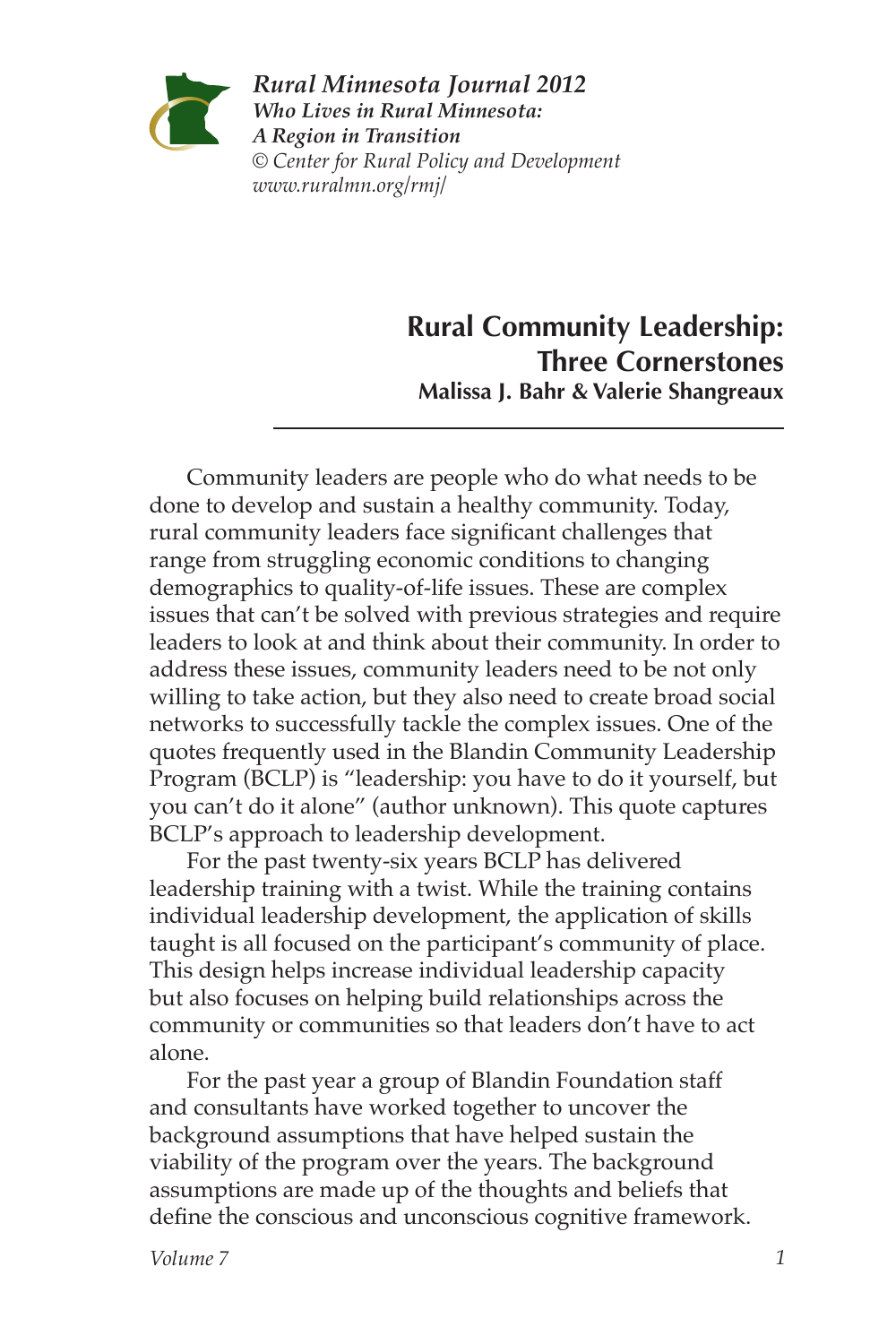

*Participants at a recent Blandin Community Leadership Program session.*

This framework influences what we see and how we act, while these assumptions help us make meaning of situations and often help explain what we observe. Wheatley and Frieze in their book *Walk Out Walk On: A Learning Journey into Communities Daring to Live the Future Now* (2011) articulate the importance of assumptions and beliefs. In the book, they profile communities where members have used their beliefs and assumptions to walk into their future successfully. These assumptions have proven to be powerful influencers of action. Community leaders are called to action. Therefore, it became important for the Blandin Foundation to identify the overarching assumptions and beliefs we have about rural community leadership and how they have shaped and continue to shape the content and design of BCLP.

While a number of assumptions were identified during the research, this article will focus on the three overarching assumptions that help to guide BCLP's approach to community leadership and highlight some of the content and design implications.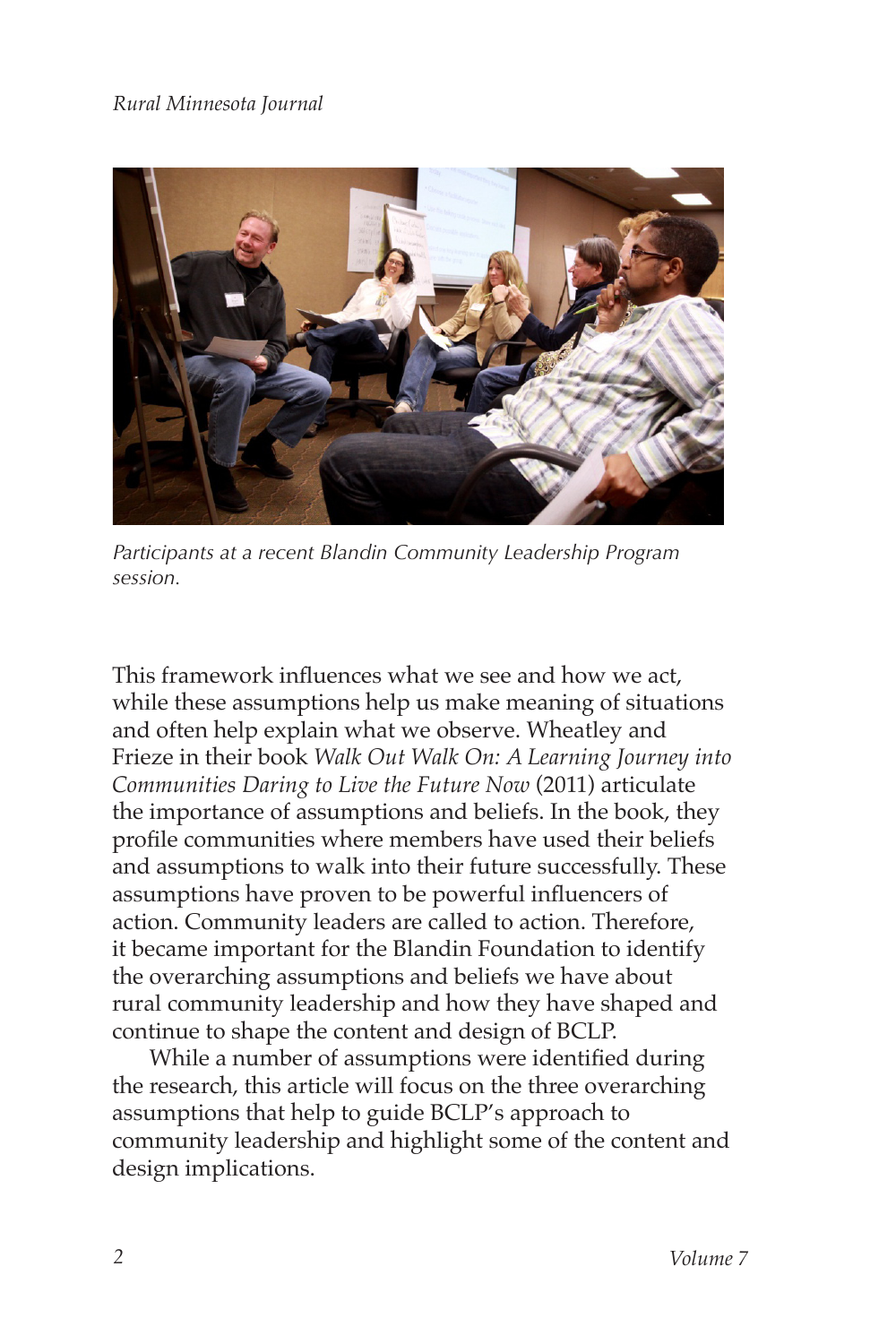### **Overarching Assumptions Building leadership capacity in rural communities is at the core of community change.**

Leadership matters. BCLP is based on the assumptions that leaders are a critical resource for communities and that in order to become a healthy community, the quality and quantity of leadership that exists in a community is indispensable (Raelin, 2010; Hazy, Goldstein, & Lichtenstein, 2007). Leadership is a catalyst for strengthening communities (Ospina, 2011). BCLP believes that individuals become agents of leadership when they work from formal and informal positions within the community and over time influence and change a community. This may seem too obvious to mention, but the program is called the Blandin Community Leadership Program. Twenty-six years ago the Blandin Foundation could have chosen other areas to focus on, like economic development or healthcare, but instead they chose leadership development as the currency a community needs to initiate and organize their ability to transform their communities. If a community has sufficient leadership capacity and capability, it can apply this unlimited resource to whatever challenge they wish to meet or change.

This overarching assumption, that building leadership capacity in rural communities is at the core of community change, has impacted the design and implementation of BCLP. Below are some of the design and content implications:

### *Core leadership competencies*

Helping community leaders increase their capacity for dealing with complex issues begins with core leadership skills. The Research Center for Leadership in Action at the Wagner School of Leadership at New York University recently published "How Social Change Organizations Create Leadership Capital and Realize Abundance Amidst Scarcity" (Ospina, 2011). They asked the question: How is collaborative leadership actually practiced? They discovered that three powerful leadership practices made the difference in helping communities transform themselves. They are: reframing discourse, bridging difference, and unleashing human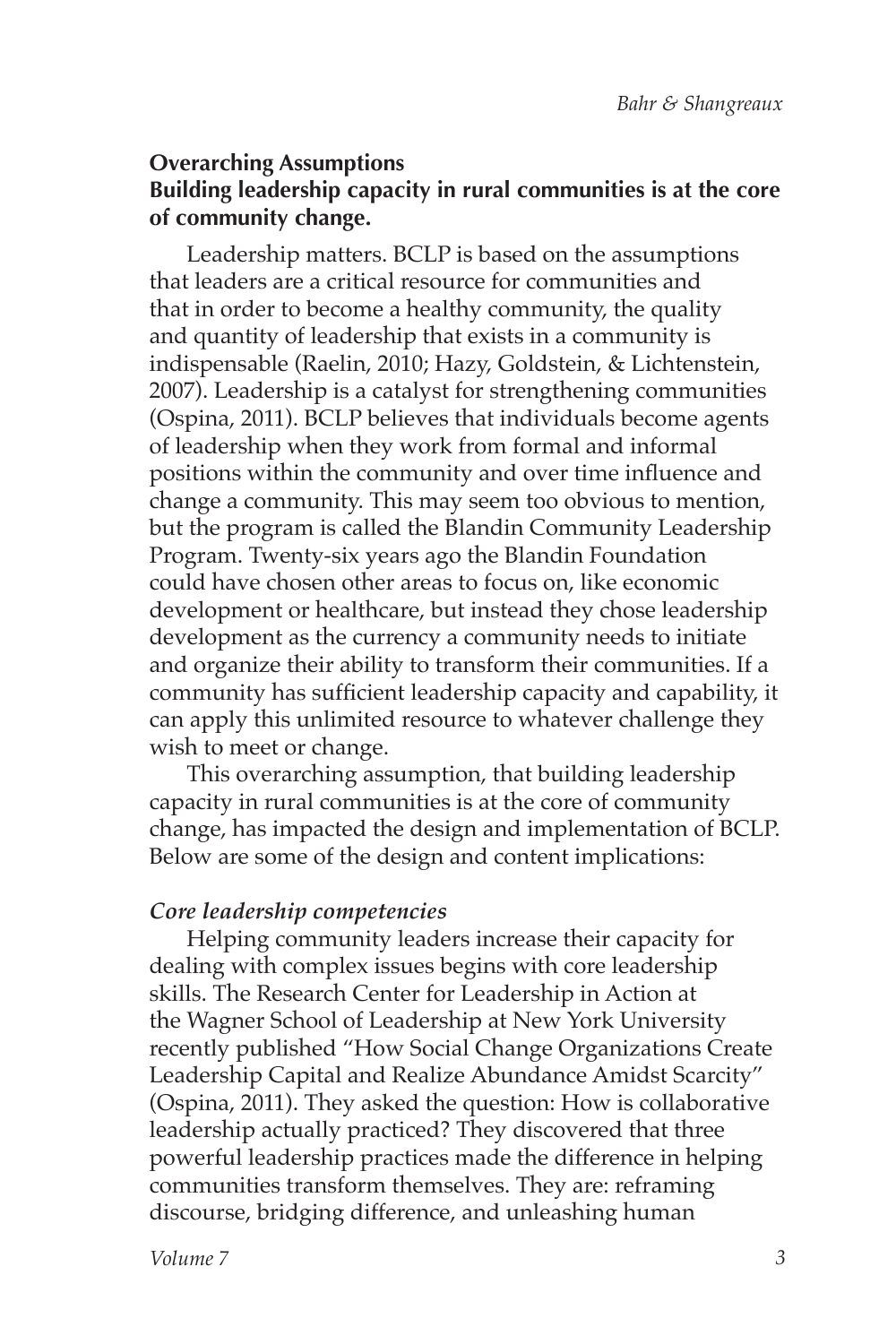

*Figure 1: Three core competencies of community leadership.*

energies. These three leadership practices are very similar to BCLP's core leadership capacities of framing, building social capital, and mobilization. In their research, individual leaders did not see their positional leadership as the cause for their community's transformation; rather they saw these competencies as leadership practices that could be used by anyone in the community. This research opens up a new way to think about leadership that is not focused on the individual positional leader, but on processes and practices that anyone in a community uses to achieve this result.

BCLP's use of framing, building social capital, and mobilization of resources is supported in the current leadership literature (Fairhurst, 2011; Halpern, 2004; Rasmussen, Armstrong, & Chazdon, 2001; Fairhurst & Sarr, 1996). The power of using these core competencies in BCLP is that anyone can use them to exert influence in their community. They do not need the power of positional leadership to be practiced. This choice of core competencies reinforces the belief that change can happen from anywhere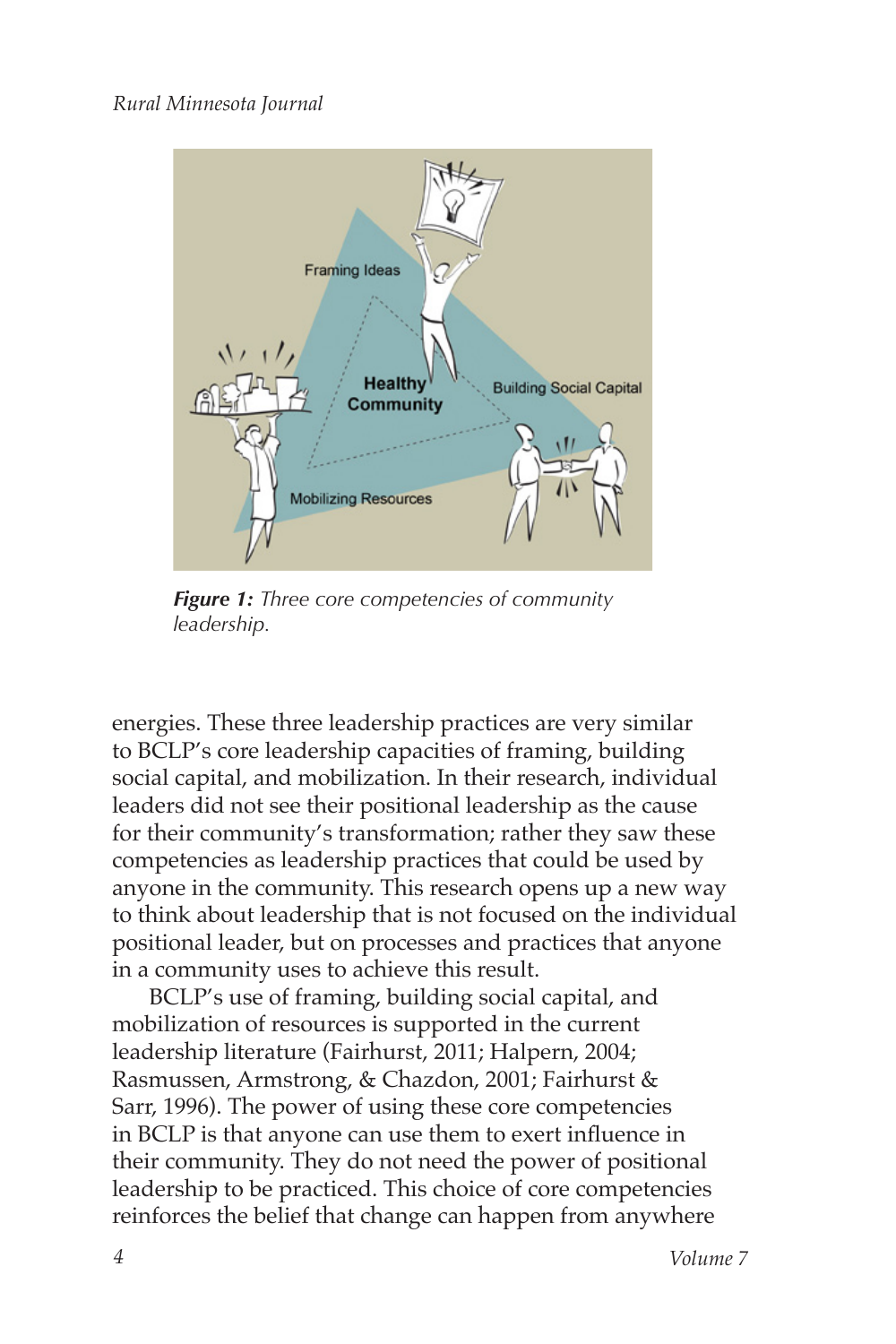and that leadership is widely distributed in a community. Figure 1 shows BCLP's Core Competency Model (Krile, Curphy, & Lund, 2006).

# *Assessing individual and community readiness*

Intentional recruitment assesses individual and community readiness for developing leadership capacity and skills. The recruitment process assists communities with determining the best timing for a community and its leaders to engage in BCLP. Each community is unique; therefore, a series of questions is used to help guide recruitment efforts in rural Minnesota communities:

- Are key leaders from a cross section of the community on board and engaged in the community application process?
- If so, can they articulate why now? And why community leadership training?
- What does the community expect to be a result of the leadership training? Do their expectations align with our program purpose and outcomes?
- What is their population size? Is it possible to take twenty-four people from their community away for one week? If not, is there a neighboring community that is a natural partner to include in the cohort? Often we use a community area, as opposed to a specific community, because it allows more flexibility.
- Are there other Blandin alumni already in leadership positions in their community to help recruitment efforts?
- One of our goals is making sure diversity is represented at the training. Looking beyond Census numbers, are there sub communities that we need to tap into for the best community representation possible? If so, how long have they been established? Are they ready for a weeklong program such as BCLP?
- Has the Foundation done any other work with this community? If yes, when and what?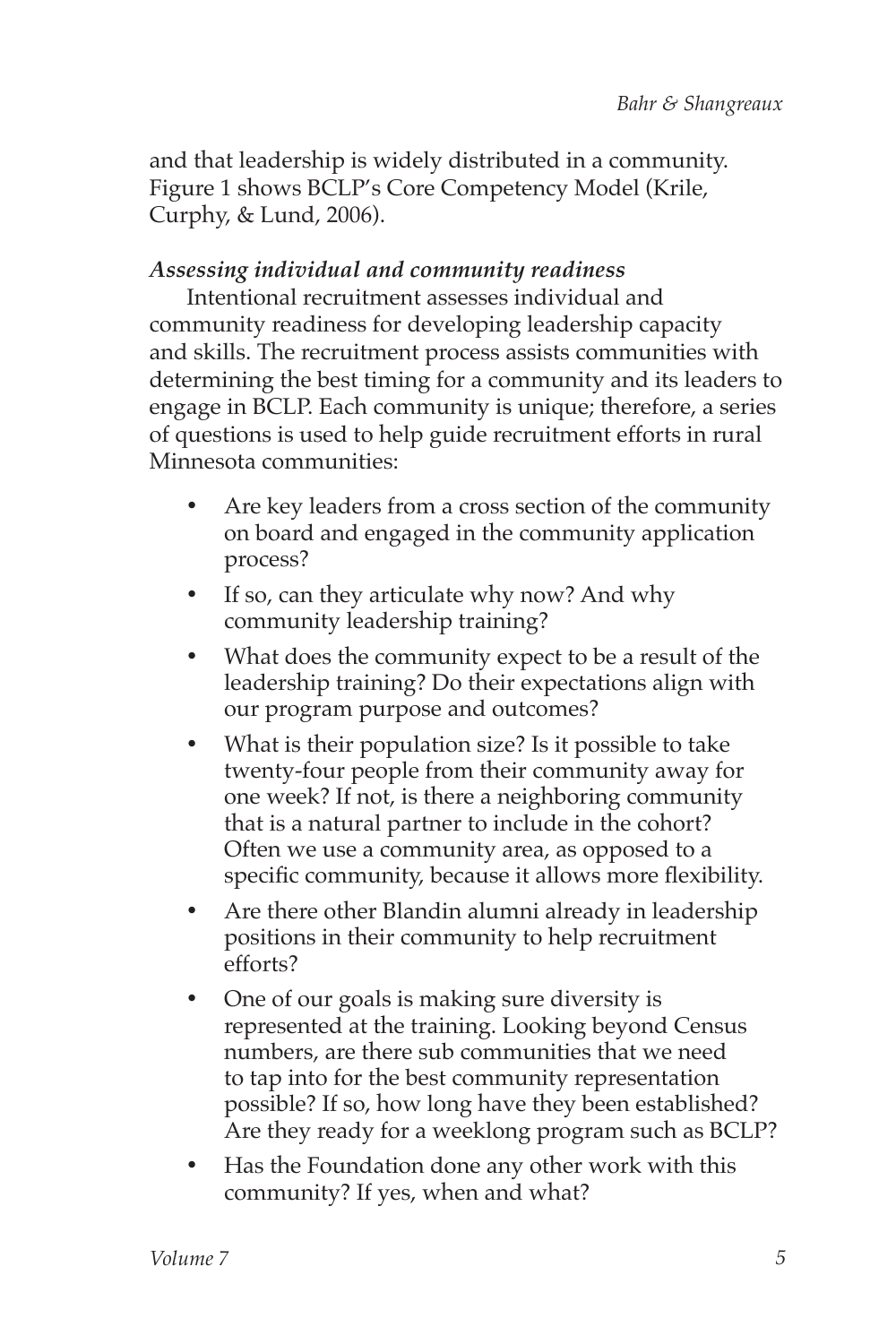The answers to these questions help to assess individual and community readiness for developing leadership capacity.

#### *Increasing capacity*

Over the past twenty-six years there have been a number of communities that have had more than one cohort go through BCLP. The possibility of additional cohorts from a community increases the chances of developing networks capable of influence.

It is also important to link previous BCLP alumni with new BCLP alumni emerging from the program. The stronger the connections between cohorts in a community, the more likely their chances are to broaden their networks and influence change.

### **Broadening and deepening relationships increase individual awareness and relationship to community**

The Benedictines have a saying: We can only know ourselves in relationship to others. It is through the eyes of the other that we come to know ourselves better. This is also true for communities. As we come to know each other in our community, we build social capital with each other and learn about how others experience and perceive our community (Halpern, 2004). This helps us to have a more integrated understanding of our community and enhances our relationship to it. Halpern defines social capital as "Social networks and the norms and sanctions that govern their character. It is valued for its potential to facilitate individual and community action…" (p. 4). BCLP is a relationship-based program that often works with different cohorts from the same rural community over time.

BCLP is also a residential program by design. The power of residential learning is its ability to build and sustain an environment that cultivates relationship development in formal training sessions, over meals, and in the unstructured, participant-generated activities in the evening. The retreat and workshops maximize active peer-to-peer learning to help foster mutual trust and respect. These intentional strategies help to broaden and deepen the relationships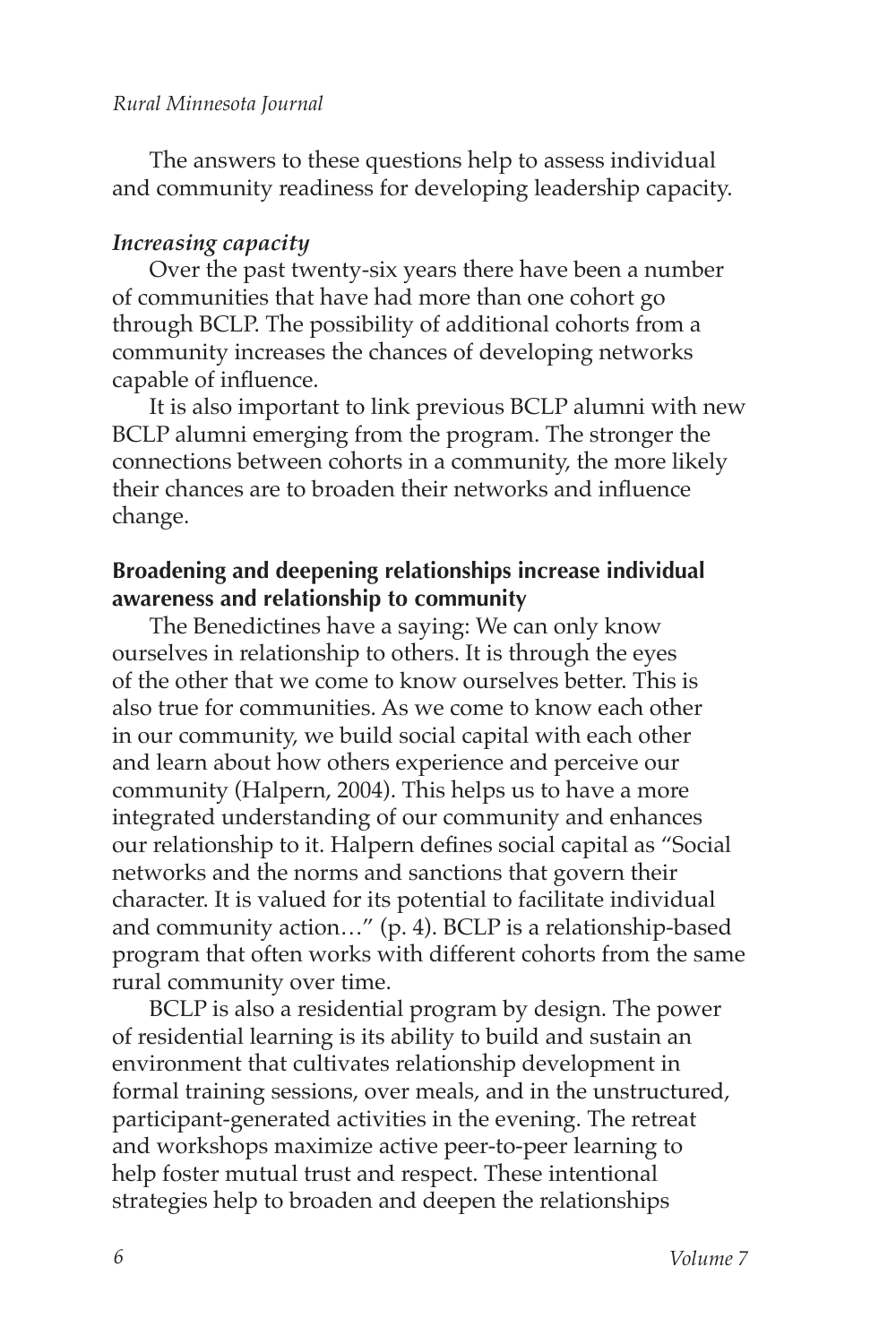

*Figure 2: "What was most useful for you during the week?"*

between individuals during the retreat, which they then take home with them. These relationships also change the way participants see their connection to their community (Block, 2008). Figure 2 shows a word cloud generated from BCLP participant responses to the evaluation question, "What was most useful for you during the week?" The words that stand out: Social capital, people, connections, others, community, etc. Participants clearly find the high value in relationships developed during the retreat.

## **Residential cohort program**

BCLP is designed as a cohort-based program that is taught in a retreat residential setting, which quickens the development of a "sense of community" (Fleming, 1998). The power of this choice is that it provides individuals with the opportunity to build their network on site in both formal classroom settings and in the informal social settings over five days. This design element recognizes that trust and social capital are built outside of the classroom. Social capital is understood, experienced, and built in the cohort over five days. This social capital and the common language generated by the retreat content allows for an active community network

*Volume 7*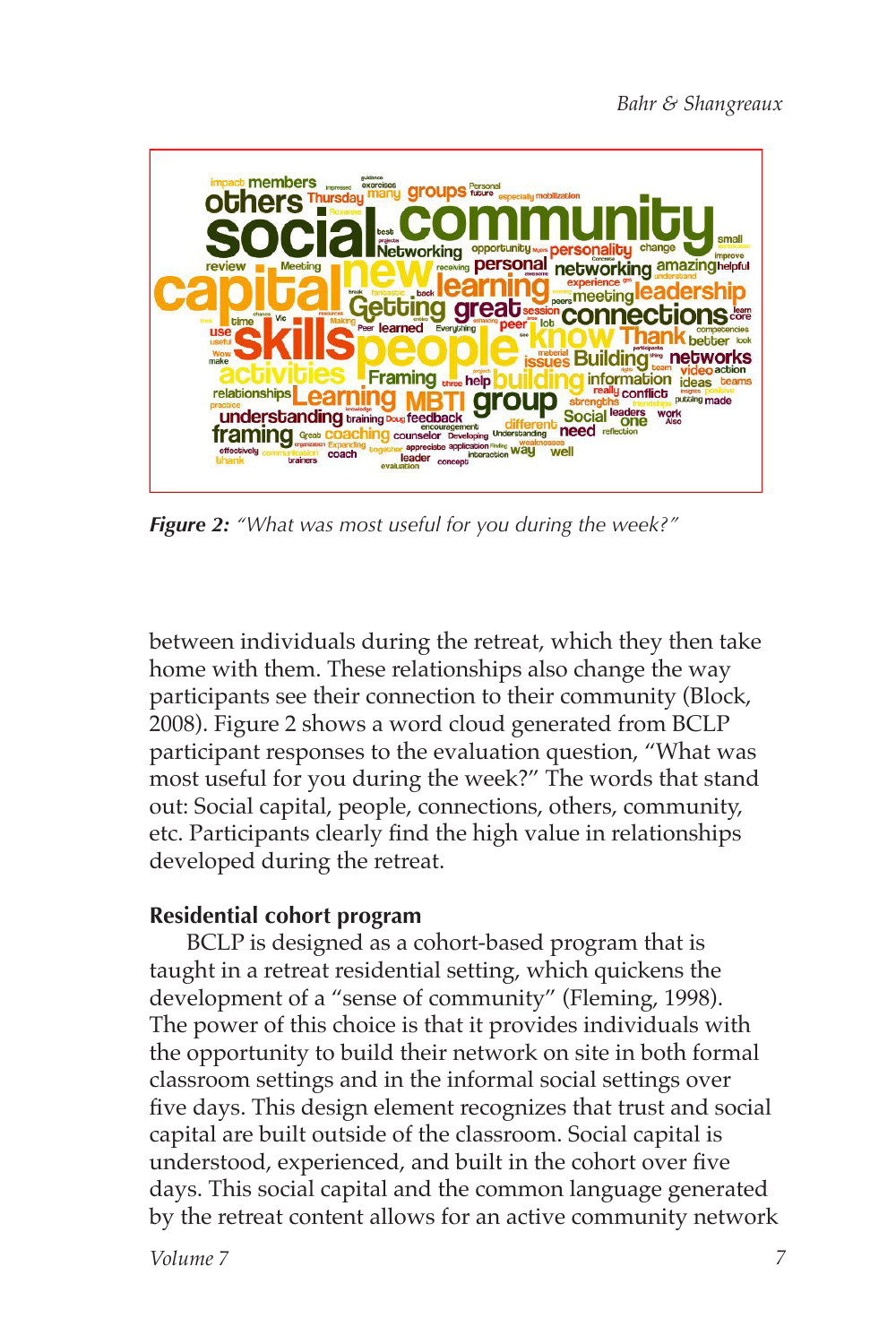to form that is focused on helping their community become healthier. In residential learning programs "relationships often form between individuals who normally would not meet or even choose to meet" (p. 260). The residential program provides many opportunities to practice the leadership competencies that are taught. The follow-up workshops reinforce the sustainability of the cohort network, while the action teams provide a way to apply these leadership capacities to improve the health of the community.

#### **Increased self-awareness**

Personal and community transformation triggers emotions in people. When change occurs on an individual or community level, it releases emotional reactions that include hope, fear, confusion, ambiguity, trust, and conflict, among others. BCLP has learned from experience that there needs to be a place within the program for people to become aware of and manage their individual and collective emotions. Daniel Goleman (1995) introduced the term emotional intelligence in his book by the same name. Emotional intelligence includes self-awareness, managing emotions, individual initiative and motivation, empathy, and seeing and understanding group dynamics. Recent research in neuroscience has linked an individual's self-awareness with their capacity to experience empathy (Rock & Page, 2009). BCLP acknowledges the importance of emotional intelligence and has created ways for participants to expand their self-awareness. For example, BCLP uses the Myers Briggs Type Indicator as a way for participants to better understand their own preferences in relationship to others. BCLP also provides the opportunity for each participant to meet with a leadership coach to help process what has been learned at the retreat and how they can best use the experience back in their community.

### **Recruiting a diverse cross section of participants is necessary for sustainable community action.**

BCLP strives to recruit participants that reflect the diversity of the community, creating a microcosm of the community with all its diversity. This strategy brings people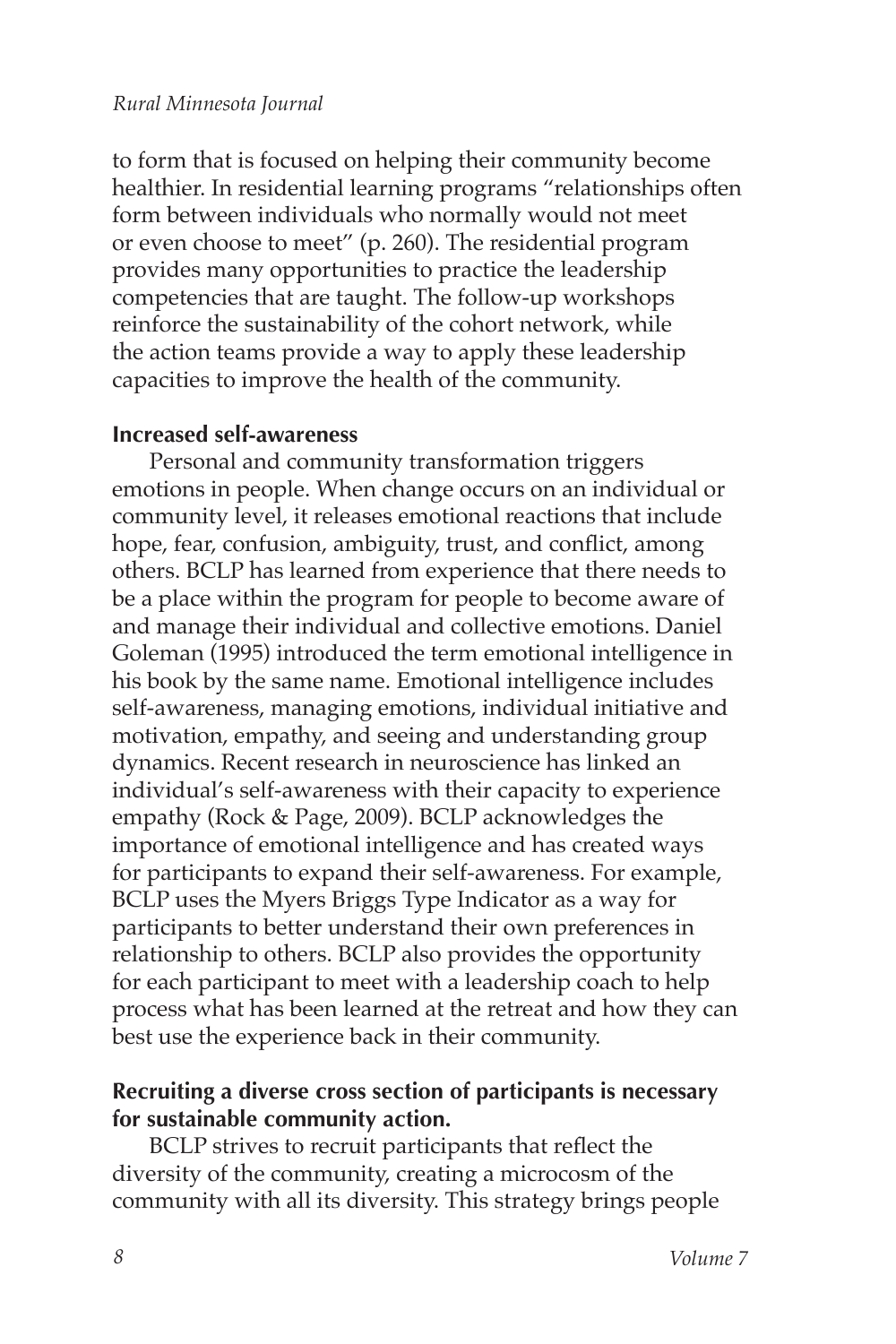from a cross section of sectors into relationship with each other and allows their different perspectives and experiences in their community to shape how others see their community. It also presents an opportunity to create networks that reflect the whole community rather than community sub-groups based on homogeneity. One of the elements of a healthy community is inclusion. By creating an environment in the retreat that reflects the community's diversity, participants can see each other as a resource helping the community move forward.

Sustainable community action is anchored in the quality and diversity of its connections. "Connection before content" (Block, 2008) has become an accepted principal of community change. Change flows along the lines of relationship in all human organizations (Allen & Cherrey, 2000). These diverse relationships build community networks that increase the ability to get things done. Over time these alumni networks create systems of influence in a community that lead to effective change (Wheatley & Frieze, 2009). As communities create rich and diverse networks, they demonstrate greater creativity, innovation and diversity of ideas and participation (Wheatley & Frieze, 2009). The quality of relationships defines the quality of community.

The Blandin Community Leadership Program continually monitors trends occurring in rural Minnesota communities and compares them to how well we are doing at recruiting and retaining diverse cohorts. Ethnicity and age are major factors in the demographic patterns that represent rural Minnesota communities. Figure 3 shows the ethnic diversity represented by community cohorts in 2011 in comparison to



*Volume 7*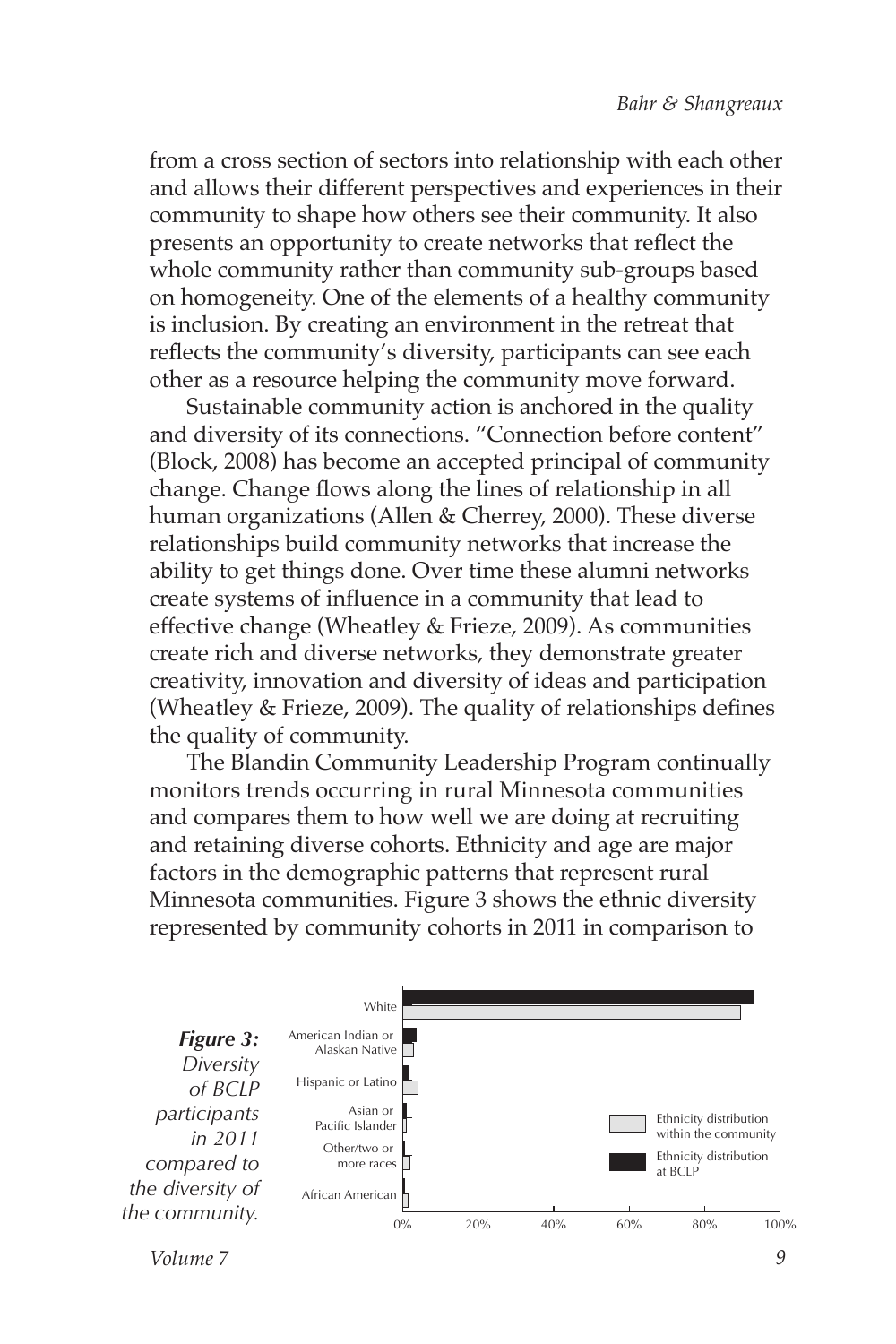

*Figure 4: The age distribution of participants in BCLP in 2011.*

the ethnic distribution in the communities served. According to a recent article written by Ben Winchester (2012), research fellow at the University of Minnesota Extension Center for Community Vitality, rural communities are continuing to experience a "brain gain." This migratory pattern for ages 30- 49 is connected to quality of life. This age cohort brings with them significant education, skills, and connections to people and resources beyond their community boundaries, which is an asset to rural communities. Therefore, age distribution in a cohort is important to making sure diverse voices are represented. Figure 4 shows the age distribution represented by community cohorts in 2011. This assessment data helps us to continually evolve recruitment and program design to best recruit and retain diverse cohorts.

These three overarching assumptions help guide the program content and design embedded in BCLP. The program is constantly assessed and evaluated and the assumptions tested to make sure that BCLP remains relevant to rural communities in this ever-changing world.

#### **Conclusion**

In our approach to community leadership we have the expectation that participants in BCLP will initiate or participate in action that will lead their community toward better health. The mission of building leadership capacity goes along with supporting self-organizing action when influencing change in complex systems, and rural communities are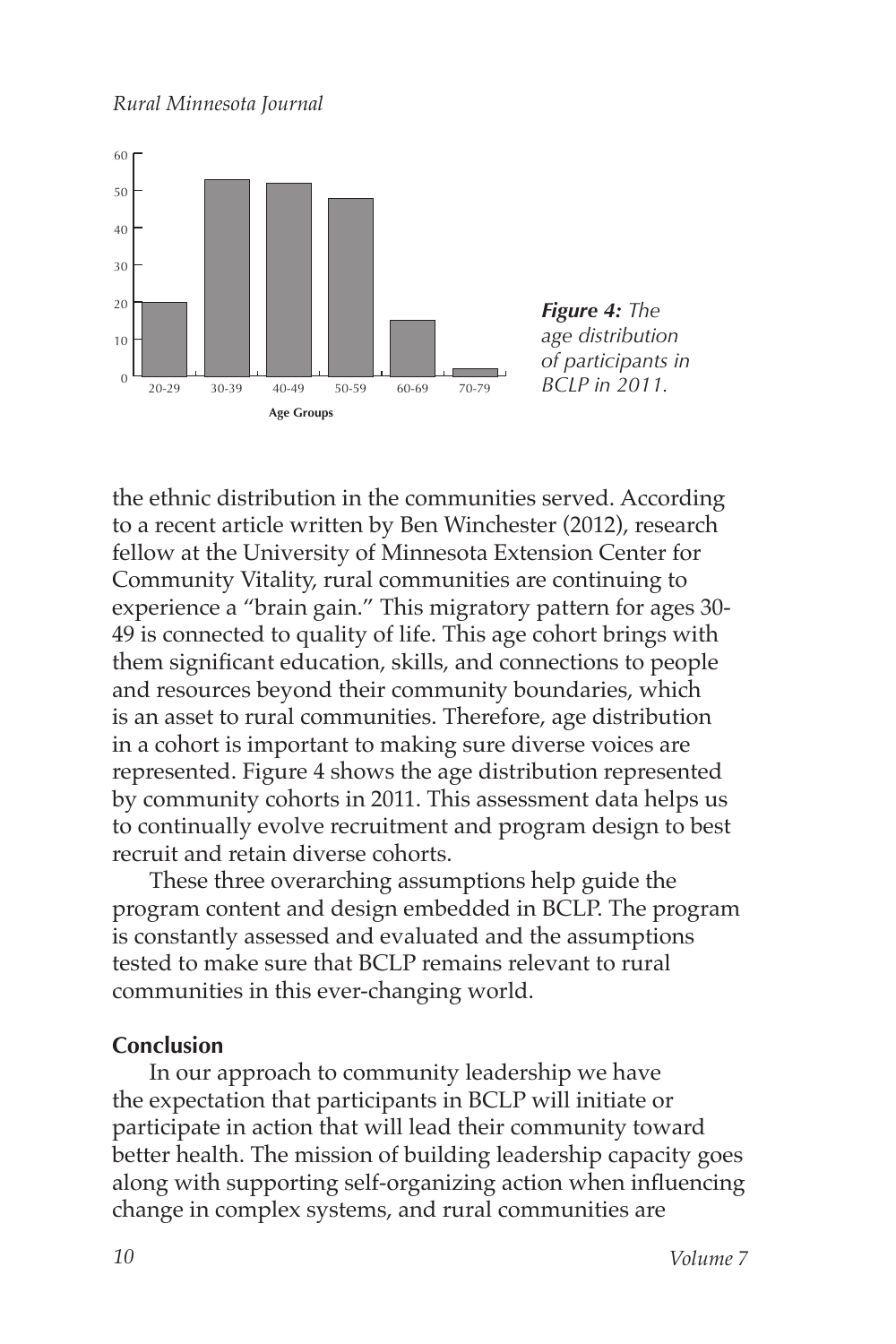complex systems (Snowden & Boone, 2007; Senge, et.al, 2005; Wheatley, 1992). The theory of change that drives the program is this:

*If we recruit a representative group of emerging and current leaders from a community and engage them in relationship building, skill building, and personal development experiences in a retreat setting, they will apply the resulting new skills, confidence, and network capabilities in the direction of building a healthier community.*

This theory is supported by the relationship-based framework (Block, 2008) and asset framework (McKnight & Block, 2010) articulated in the research, and by the personal development necessary to transform relationships, networks, and human systems (Scharmer, 2007; Jewell-Larson & Sandow, 1999).

BCLP is organized around the goal of helping rural communities strengthen themselves. The program focuses on building powerful leadership practices of framing, building social capital, and mobilization as the means to help participants achieve what they want their communities to become (Ospina, 2011).

Community leadership matters to the future health of rural Minnesota.

## **References**

Allen, K. E. and Cherrey, C. (2000). *Systemic leadership: Enriching the meaning of our work*. Lanham, Maryland: University Press of America.

Block, P. (2008). *Community: The structure of belonging*. San Francisco, CA: Berrett-Koehler.

Fairhurst, G. T. (2011). *The power of framing: Creating the language of leadership*. San Francisco: John Whiley & Sons Inc.

Fairhurst, G. & Sarr, R. (1996). *The art of framing: Managing the language of leadership*. San Francisco: Jossey-Bass.

Fleming, J. (1998). Understanding residential learning: The power of detachment and continuity. *Adult Education Quarterly, 48*(4), 260.

*Volume 7*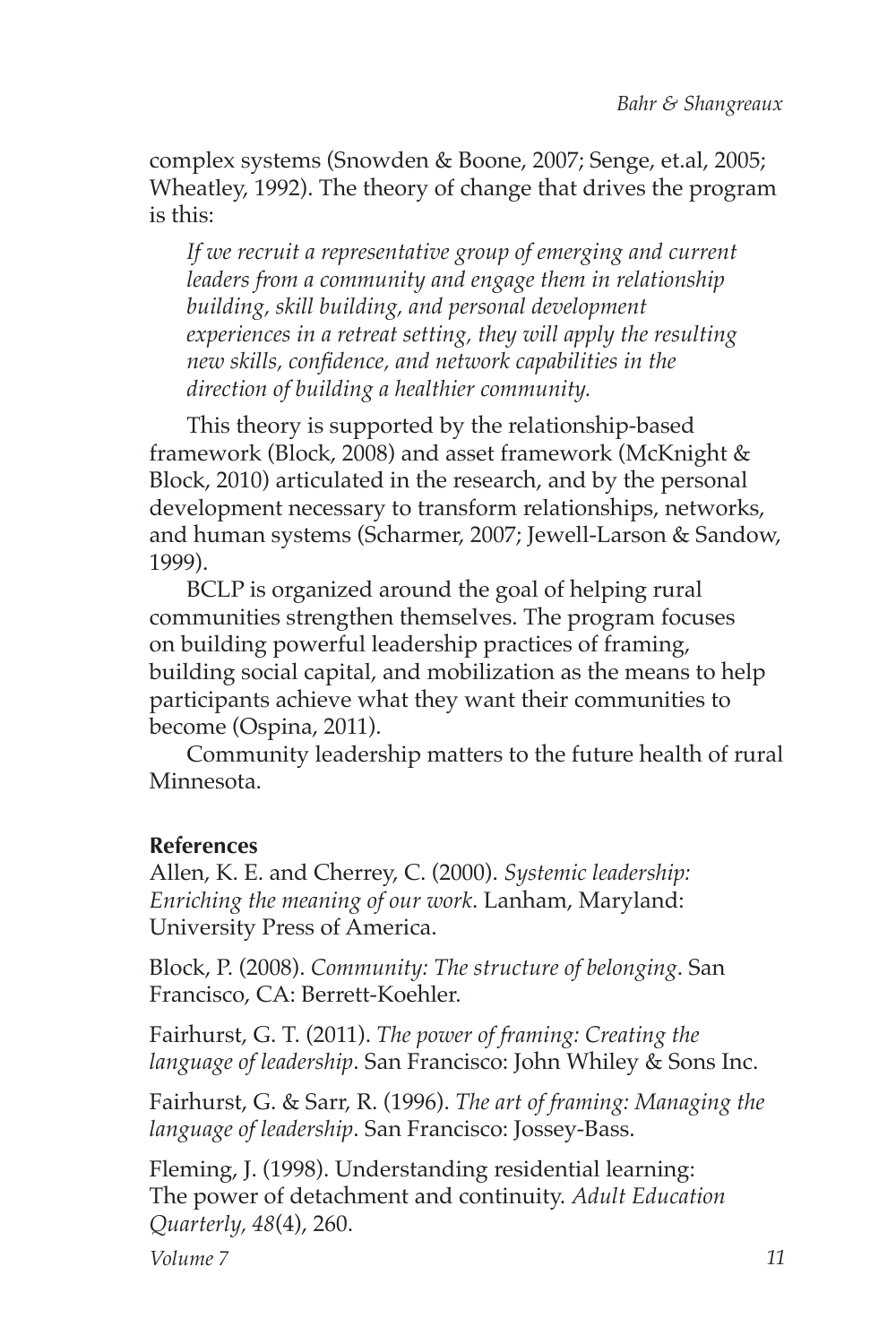Goleman, D. (1995). *Emotional intelligence: Why it can matter more than IQ*. New York: Bantum Books.

Halpern, D. (2004). *Social capital*. Boston: Polity.

Hazy, K., Goldstein, J. A., Lichtenstein, B. B. Eds. (2007). *Complex systems leadership theory: New perspectives from complexity science on social and organizational effectiveness*. Mansfield, MA: ISCE Publishing.

Jewell-Larsen, S. & Sandow, D (1999). Personal development: the key to change acceleration in global operations. *Association for Manufacturing Excellence*, 15-19.

Krile, J., Curphy, G., & Lund D. (2006). *The Community Leadership Handbook*. St. Paul, MN: Fieldstone Alliance.

McKnight, J. & Block, P. (2010*). The abundant community: Awakening the power of families and neighborhoods*. San Francisco, CA: Berrett-Koehler.

Ospina, S. (2011). *How social change organizations create leadership capital and realize abundance amidst scarcity*. Retrieved from http://wagner.nyu.edu/leadership/reports/files/ RCLASocialChangeOverview04.11.pdf.

Raelin, J. A. (2010). *The leaderful fieldbook: Strategies and activities for developing leadership in everyone*. Boston, MA: Davies-Black.

Rasmussen, C. M., Armstrong, J., Chazdon, S. A. (2001). Bridging Brown County: Captivating social capital as a means to community change*. Journal of Leadership Education*. 10 (1), Winter 2001. PP. 63-82.

Rock, D. & Page (2009). *Coaching with the brain in mind: Foundations for practice*. Hoboken, NJ: John Wiley & Sons.

Scharmer, O. (2007). *Theory U: Leading from the future as it emerges.* San Francisco: Berrett-Koehler Publisher, Inc.

Senge, P., Scharmer, C. O., Jaworski, J. & Flowers, B.S. (2005). *Presence: Human purpose and the field of the future*. New York, NY: Currency Books

Snowden, D. & Boone, M. (2007). A leader's framework for decision making. *Harvard Business Review*, Nov, p. 3.